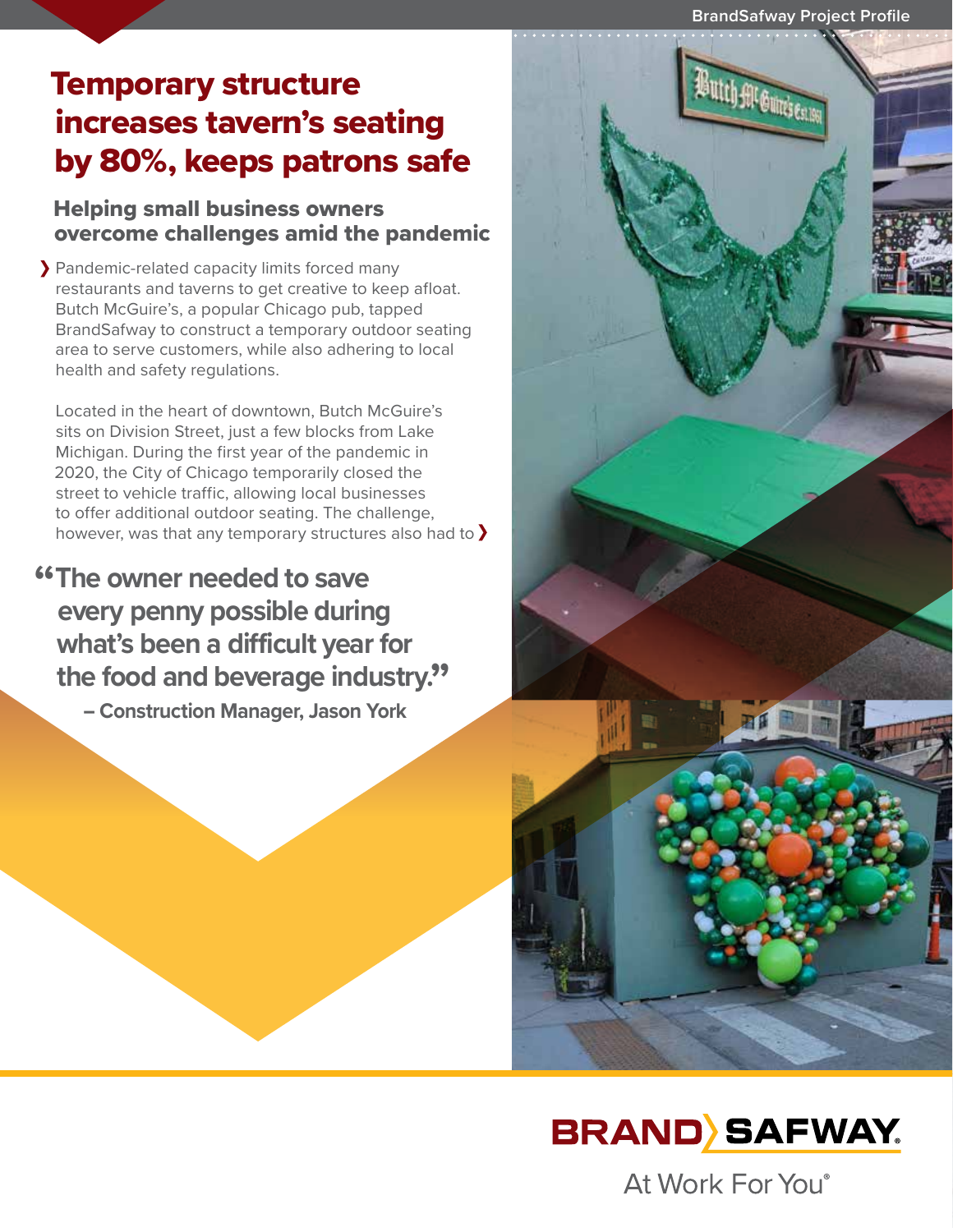withstand Chicago's notoriously windy conditions and harsh winter weather.

"Chicago's status as the Windy City is well-earned," said Jason York, construction manager. "Winds blow in from the lake, off the skyscrapers and through the streets, creating a wind tunnel effect. A traditional rental tent was out of the question; it'd blow away. Butch's solution had to be functional, yet sturdy enough to keep customers comfortable and safe."

Safety was the primary concern. The structure had to anchor securely to keep staff and patrons protected and comfortable. BrandSafway's engineering team worked with the pub owner and city planners to determine viable options, which could also meet Chicago's strict layout and anchorage requirements.

The team developed several possible solutions and settled on the plan that was the safest and most costeffective for the business owner.

"We bent over backwards to help the owner," said York. "We knew the business was facing huge challenges because of the pandemic. We worked hard to ensure a sturdy and safe solution, while keeping costs down.

The owner needed to save every penny possible during what's been a difficult year for the food and beverage industry."

Using Systems™ Scaffold, the team constructed the 16-foot wide and 24-foot long temporary structure, which was then covered by plywood and painted, increasing Butch McGuire's seating by 80 percent. For eight months, the structure provided precious overflow seating and hosted several of the tavern's famous events, including Butch's busy holiday celebrations. It was removed in June 2021, when the City reopened Division Street to vehicle traffic.

"BrandSafway provided us with a superior shelter design, which not only improved seating but looked great!" said owner Bobby McGuire.

"People often think of BrandSafway for major projects, such as construction, maintenance and renovation of bridges, skyscrapers and large facilities," said York. "But we work with many small businesses that have unique challenges. We're here to provide support and solutions even when they are not the typical scaffold application. At the end of the day, it's about helping every customer, regardless of size."

#### Engineered for Safety –

Using Systems™ Scaffold, the team constructed the 16-foot wide and 24-foot long temporary structure, which was then covered by plywood and painted, increasing Butch McGuire's seating by 80 percent.





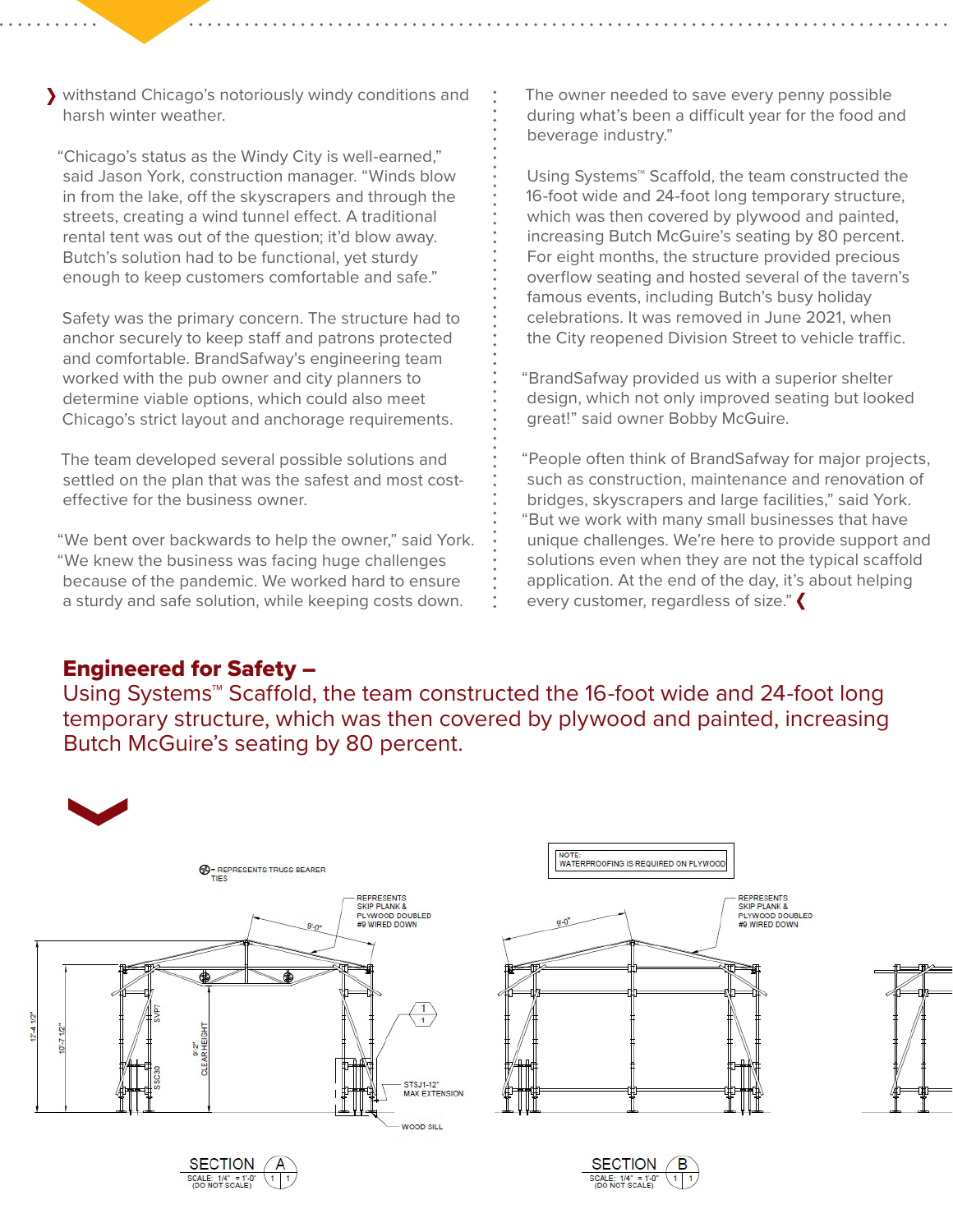

**"BrandSafway provided us with a superior shelter design, which not only improved seating but** looked great! " **– Owner, Bobby McGuire**